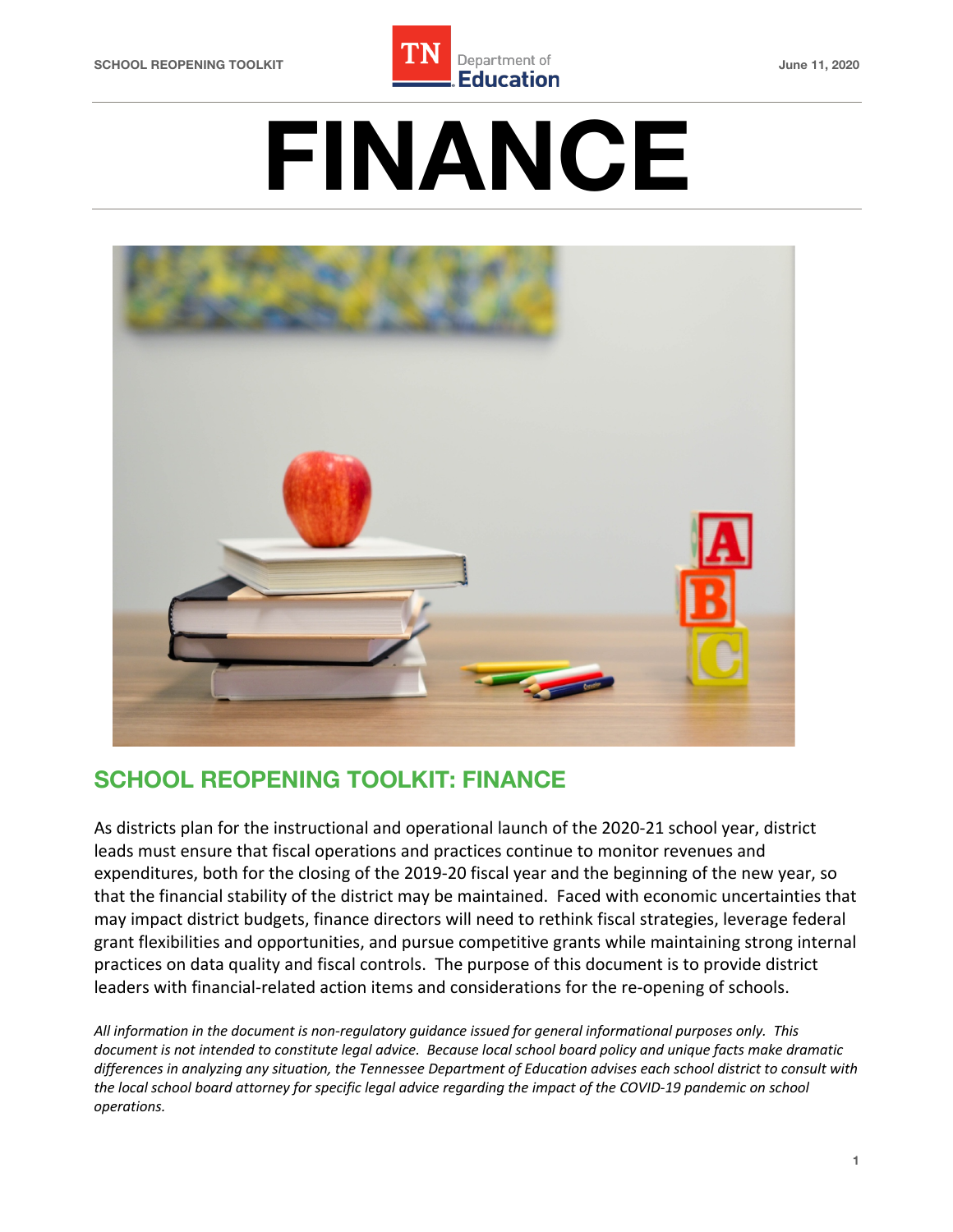

# **II. Checklist**

# □ **Review Existing Grant Budgets for Opportunities**

 Leveraging flexibilities in period of availability, districts should revise grant budgets to address newly surfaced needs and respective timelines for grant activities. These activities will be supported by both the Local Finance and Federal Programs & Oversight teams.

- o Update needs assessments with district leadership team, identifying newly emergent areas to address under each grant.
- $\circ$  Engage with TDOE grant program teams for assistance in planning new activities and allowable expenses following any released federal or state guidance.
- o Revise grant budgets in ePlan, accounting for any expenses to-date.
- $\circ$  Address any outstanding questions surfaced in the fiscal or programmatic review.

## ☐ **Leverage Stafford Act Reimbursement Opportunities**

 The Stafford Act, facilitated through the Tennessee Emergency Management Agency (TEMA), provides federal reimbursement funds for eligible expenditures related to national emergencies, offering districts an opportunity to apply for support funding for COVID-19 response and mitigation efforts. The reimbursements, covering 75% of eligible expenses incurred, require districts to either establish their own application accounts or to use those of their respective county emergency management agencies.

- $\circ$  Districts should review any expenses incurred dating back to the period eligibility date (January 20, 2020) for personnel or operating expenses directly tied to the emergency response.
- o As districts plan for expenses related to school operational design in response to COVID-19, review whether or not these planned expenditures may be eligible for Stafford Act reimbursement. (Note: The remaining 25% of the expense may not come from other federal grants.)
- $\circ$  If district pursues Stafford Act reimbursements, they should be filed expediently. Currently, there is not a defined end date to the emergency declaration, but access to the reimbursements will end at the time such a declaration is established by the President.

 TEMA may assist districts in setting up accounts, determining eligibility, and other technical assistance by contacting [COVID.PA@tn.gov](mailto:COVID.PA@tn.gov). A brief overview of the Stafford Act, including information on how to set up accounts and additional contacts is available on the department's website <u>here</u>.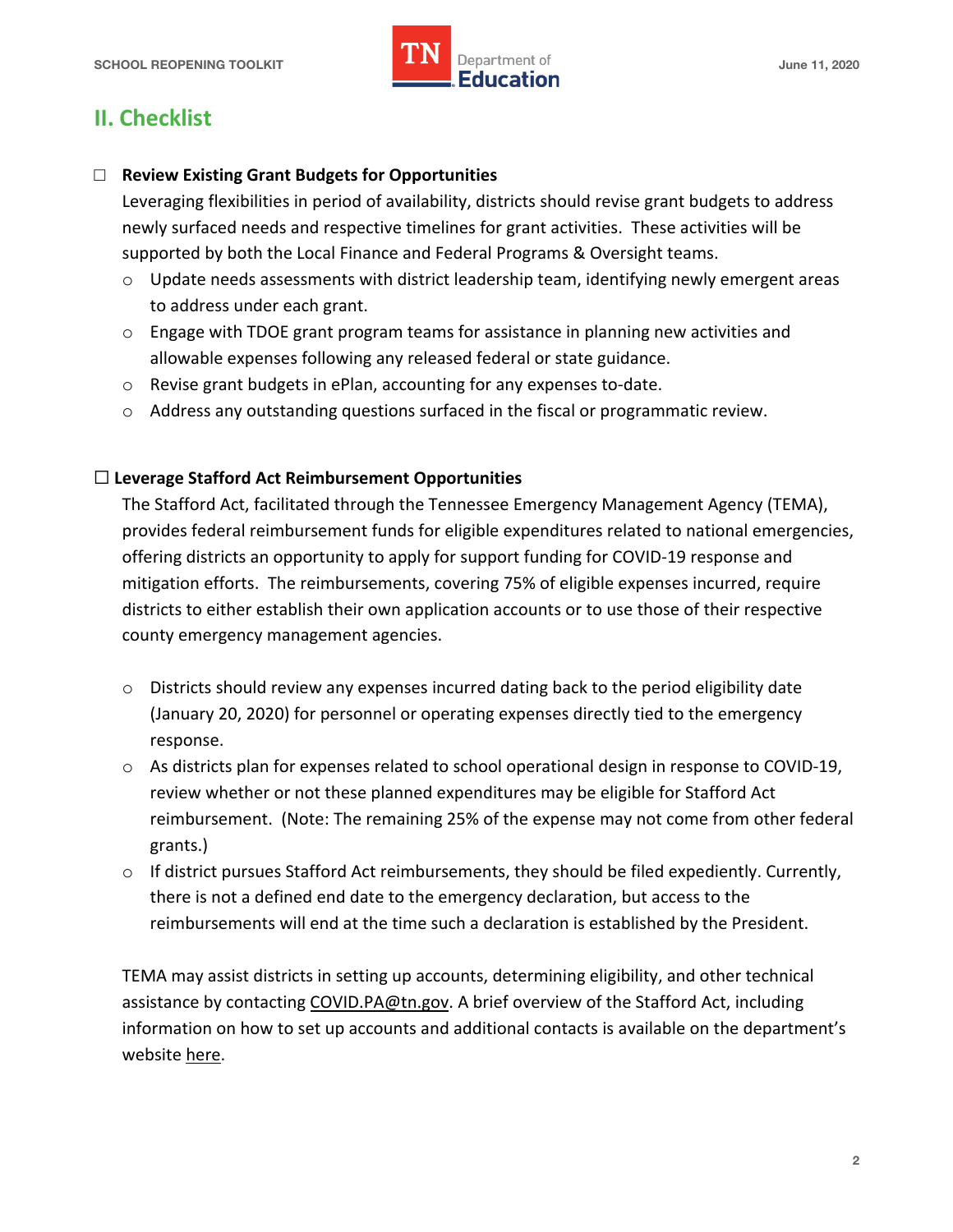

## □ Review School Nutrition Data to Potentially Increase Federal Reimbursement

 Given the impact of the economic downturn on families, many more students may be eligible for free or reduced price lunch. Districts and schools should leverage every opportunity to collect necessary data to potentially increase participation and reimbursement levels in school nutrition programs:

- o Meal Benefit Applications: Districts should consider making applications readily available as often as possible (e.g. sending out applications to families over the summer, making them available in hard copy at school sites and/or summer feeding sites, creating online applications were feasible, advertising availability of applications during enrollment windows) and emphasize the importance of having students/families return the applications in the opening weeks of school.
- o Direct Certification Data: As more students and families may qualify for direct certification through other social services, districts should carefully review the data to ensure all eligible students are matched to an enrollment record and coded as such in the local student information system. For districts implementing the Community Eligibility Provision (CEP), it will be important to revisit the Identified Student Percentage (ISP) if the direct certification rate has increased, opening the possibility of higher reimbursement levels. For more support on direct certification, please contact your regional nutrition consultant.
- □ Maximize the Use of Elementary & Secondary School Emergency Relief (ESSER) Funds ESSER grant allocations have been awarded to districts in ePlan and applications should be completed in ePlan by June 15, 2020.
	- $\circ$  As additional grant opportunities are released, districts should continue to amend their ESSER applications as these funds carry significant flexibilities for districts. Fiscal strategies should seek to use these funds strategically for expenses not covered by more narrowly focused funding streams.
	- o Districts should use the flexibility to revise federal funding applications throughout the upcoming school year should new needs emerge or additional funding becomes available.
	- o **Note:** The unrestricted indirect cost rate applies to the ESSER grant because the grant does not include a supplement not supplant provision. Districts do not have to take the full amount of indirect cost that is allowed – all, a portion or none of the allowed indirect cost may be budgeted.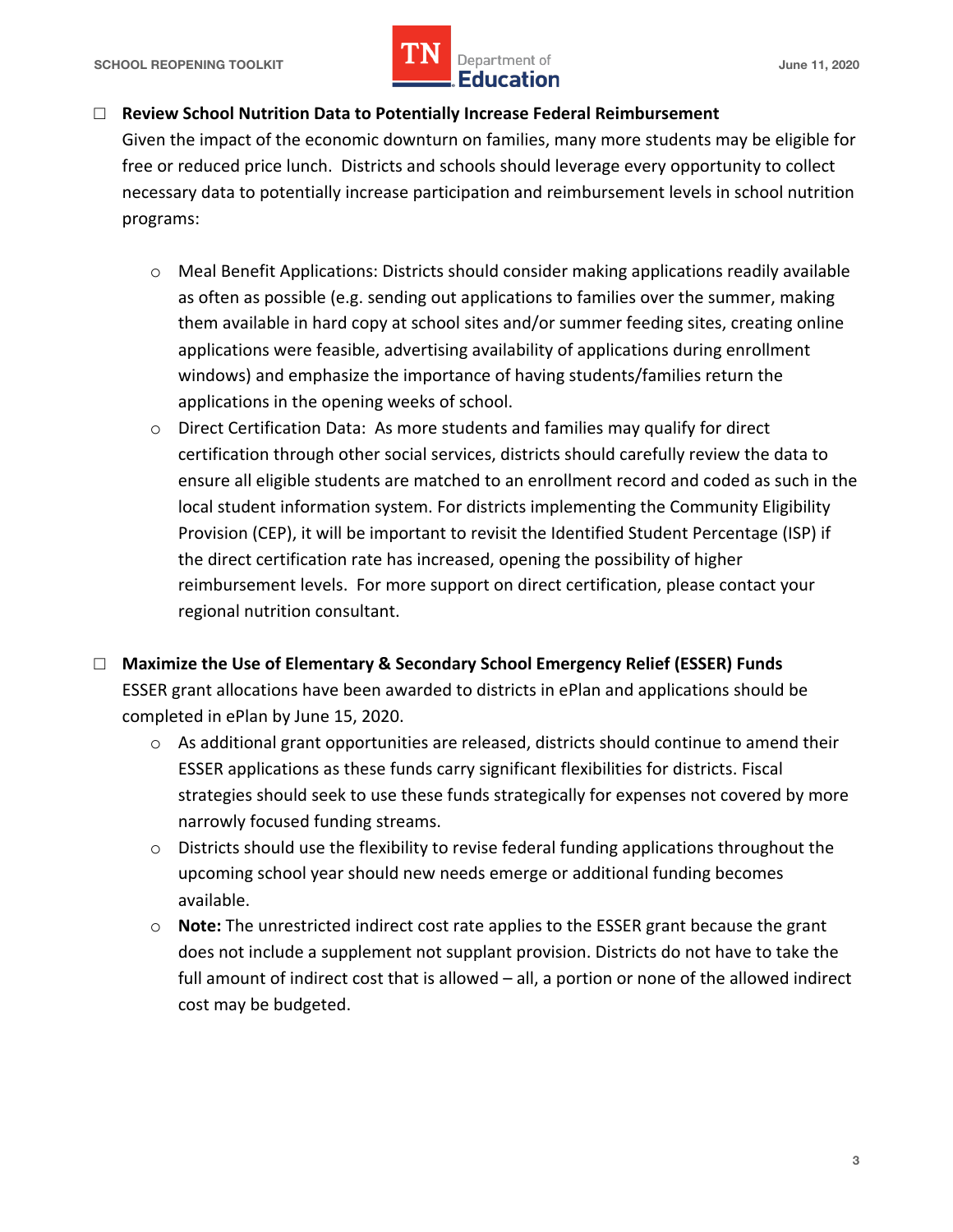#### □ **Other Considerations**

- o *Basic Education Program (BEP) FY21:* BEP funding for FY2021 will continue on the same schedule as prior years. Payments will occur in August, September, October, November, December, January, February, March, April, and June.
	- • ADM used in the FY21 will be the weighted average of attendance months 2, 3, 6, and then 6 again in place of month 7. This follows most closely the usual methodology and minimized variance in ADM when compared with FY20.
	- • The BEP includes funding for ACT tests for students in the eleventh grade. Due to school closures as a result of Covid-19, many students were unable to test this year. Funds may be reserved from this year's BEP funding to pay for these tests in FY21.
	- o *Data Entry:* State funding is largely appropriated based on the data entered by districts into the state's Education Information System (EIS). As schools re-open, making sure that data entry continues and follows all relevant guidelines will support funding allocations.
	- o *Submit budgets and final expenditure reports:* Districts should make sure that all budgets and final expenditure reports (FERs) are submitted timely. Doing so will ensure access to all available funds as early as possible.
	- o *Submit reimbursement requests regularly:* By submitting reimbursement requests regularly, districts can better manage their cash and take the strain off of general purpose funds. These reimbursements should be submitted at least quarterly, if not more frequently.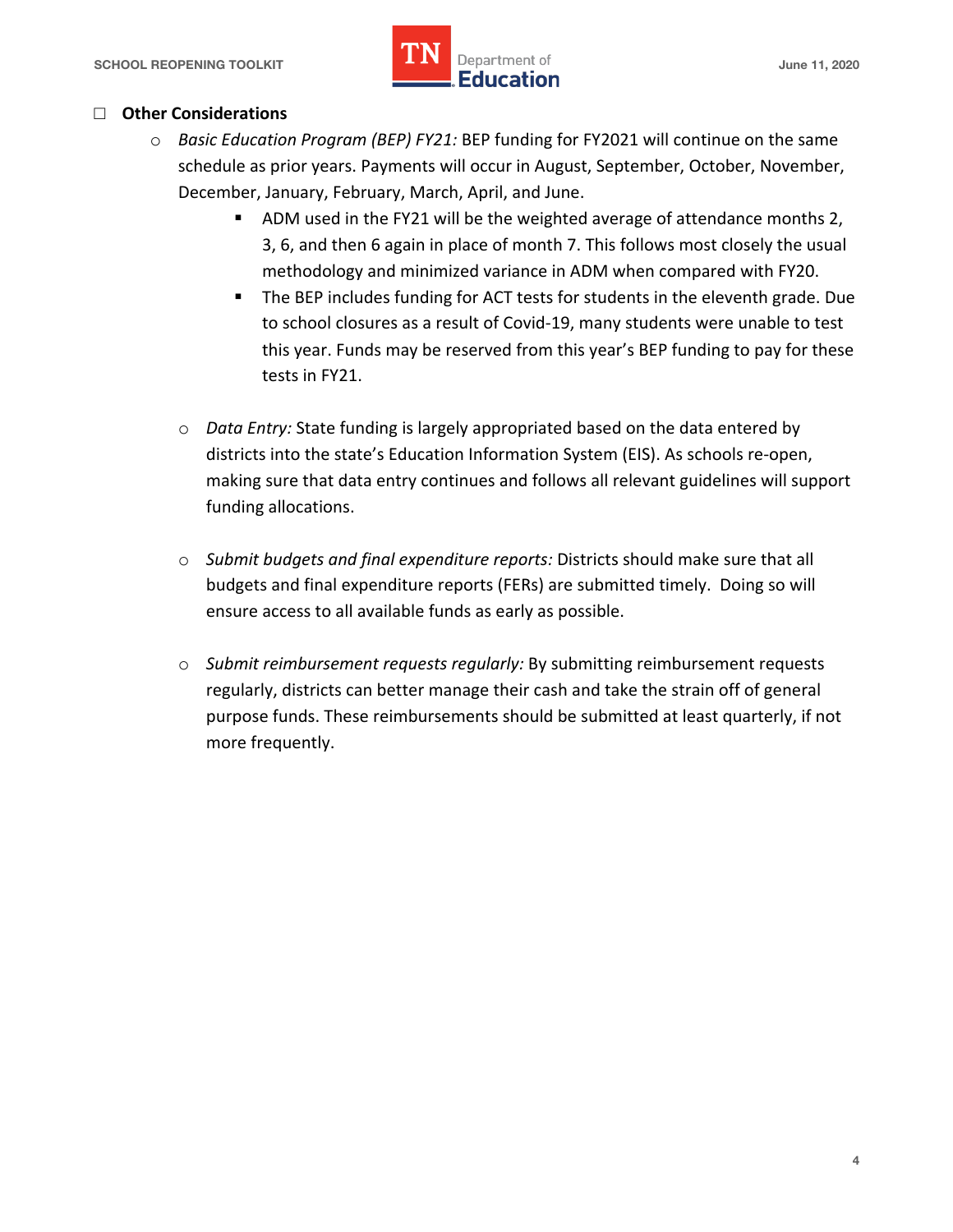

# **III. Planning**

# □ Explore Flexibilities to Maximize Use of Federal Funds

 The U.S. Department of Education continues to release updated guidance and flexibilities on federal grants, providing options as district teams continue to realign current year budgets to new needs and plan for next year's grant activities. Continue to maintain open communication among the instructional, federal programs, and finance teams to ensure these options are being leveraged in fiscal strategies and that they align with identified needs. The department will continue to release guidance and resources as they become available.

 Consider opportunities to braid and blend funds from multiple sources to align and fund programs efficiently and effectively. See the *Consolidated Funding Toolkit* for a framework on aligning funding more comprehensively, as well as the department's *[Coordinated Spending Guide](https://eplan.tn.gov/DocumentLibrary/ViewDocument.aspx?DocumentKey=1576652&inline=true)*  available in ePlan.

# □ **Continue to Analyze Needs and Update Grant Budgets/Activities**

 As noted above, districts should update needs assessments and grant applications to reflect new priorities. To ensure maximum efficiency with grant funds, district leadership teams should create an iterative process to revise grant applications throughout the year to align to evolving and prioritized needs. In the Consolidated Funding Application (CFA), other formula grants, and any competitive grants, districts should evaluate how needs have shifted and submit revisions/amendments via ePlan to reflect those updated needs. Federal program leads, finance leads, and respective program leads should partner on evaluating these shifts ongoing throughout the year, working with the Department's Federal Programs & Oversight division and program teams to regularly ensure grant funds are being used most strategically to meet local needs.

# □ **Pursue Additional Grant Opportunities**

 Whether to pursue existing grants not previously leveraged or to apply for new federal grants, philanthropic, or local support opportunities as they become available, districts should continue to seek new funding streams for the upcoming school year. The Department will continue to release new grant opportunities over the summer and fall, including from the ESSER funds, and district leadership teams should explore the alignment of these initiatives to their own local strategies.

strategies.<br>Grant announcements will be issued on a rolling basis and applications available in the state's ePlan system.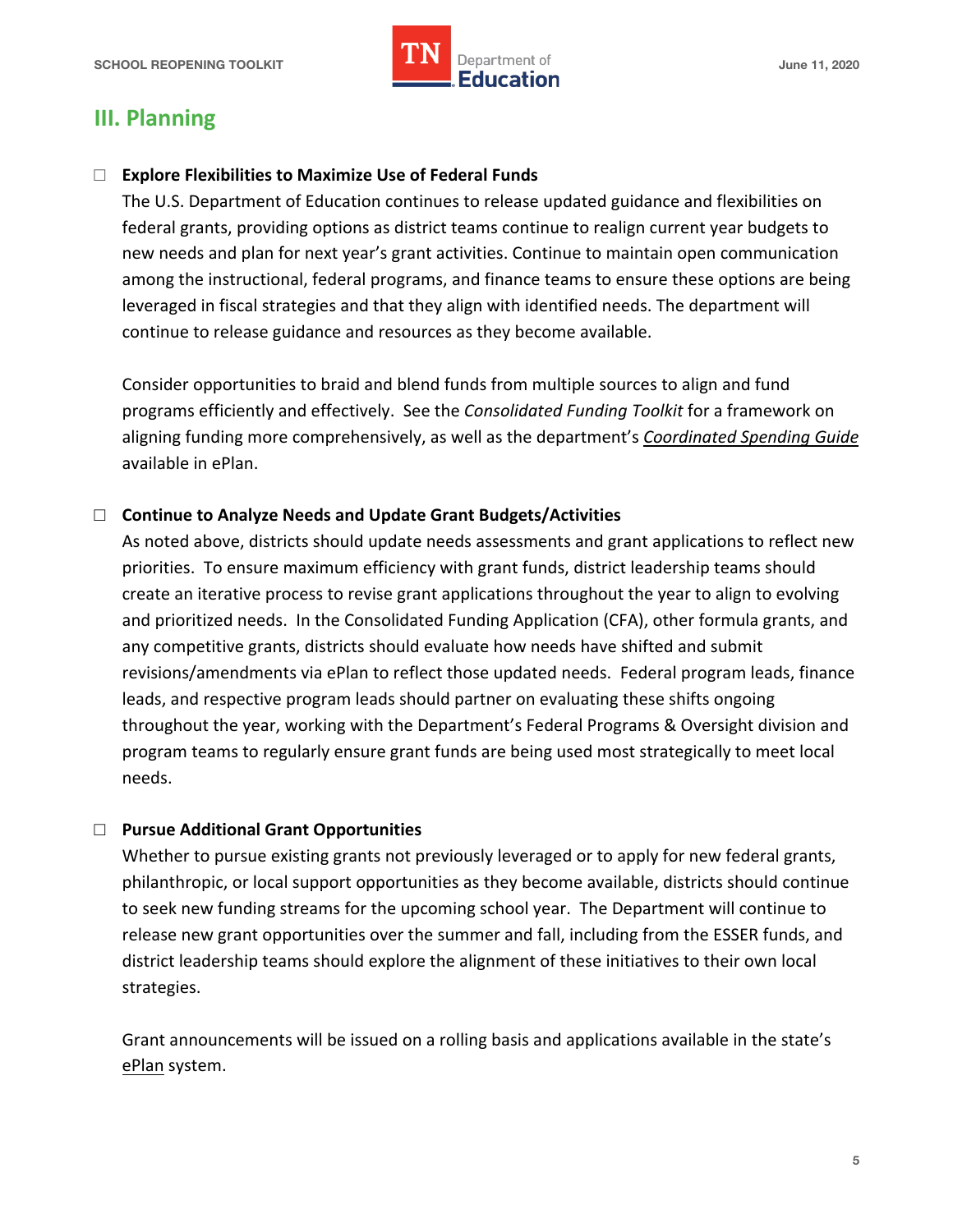

### □ Continue to Track COVID-19 Response Effort Expenditures

 Districts should continue to ensure all expenditures related to the COVID-19 closures have been fully captured in local accounting systems and all supporting documentation maintained. This information will be useful in internal planning and in determining appropriate paths forward and will be part of the quarterly reporting required for the CARES Act.

- $\circ$  Review all operating expenses to ensure any contracts, purchase orders, or other expenses related to response efforts are specifically denoted as such in fiscal systems. Review expense list with leadership team to increase accuracy.
- o Review all personnel who conducted unique work during the unexpected closure, being sure to capture hours and days dedicated to response work. Review personnel and hours list with leadership team to increase accuracy.
- o Review fiscal systems to validate all supporting documentation is present for all identified expenses.
- $\circ$  Produce summary memos of total expenses related to response work to share with leadership teams and appropriate stakeholders.

 Collecting and synthesizing this information will be important for districts considering filing for Stafford Act reimbursement, and will serve as a key distinction in budget planning as districts consider one-time versus new recurring expenses.

#### □ **Plan for Potential Reduction Strategies**

 As districts determine initial budget constraints, some may also face uncertainties in how local tax revenues will be realized throughout the upcoming school year. District leadership teams and board attorneys should collaborate early and often to review potential reduction strategies, identifying planned expenses that could be scaled down or eliminated quickly and with minimal impact on programming. Developing these scenarios is likely to be an evolving strategy throughout the year and as actual revenues are received. As districts establish these contingency plans, they will be better positioned to react quickly should there be any major divergences from the projected revenue budget.

#### □ **Other Planning Considerations**

 o *Identify Major/New Cost Drivers* 

 As schools reopen, districts should consider the major cost drivers behind education delivery, especially in any considerations of new models for school operations. Review any major cost adjustments that occurred during school closures to understand how you might have to adjust budgets (for example: transportation, IT purchasing, digital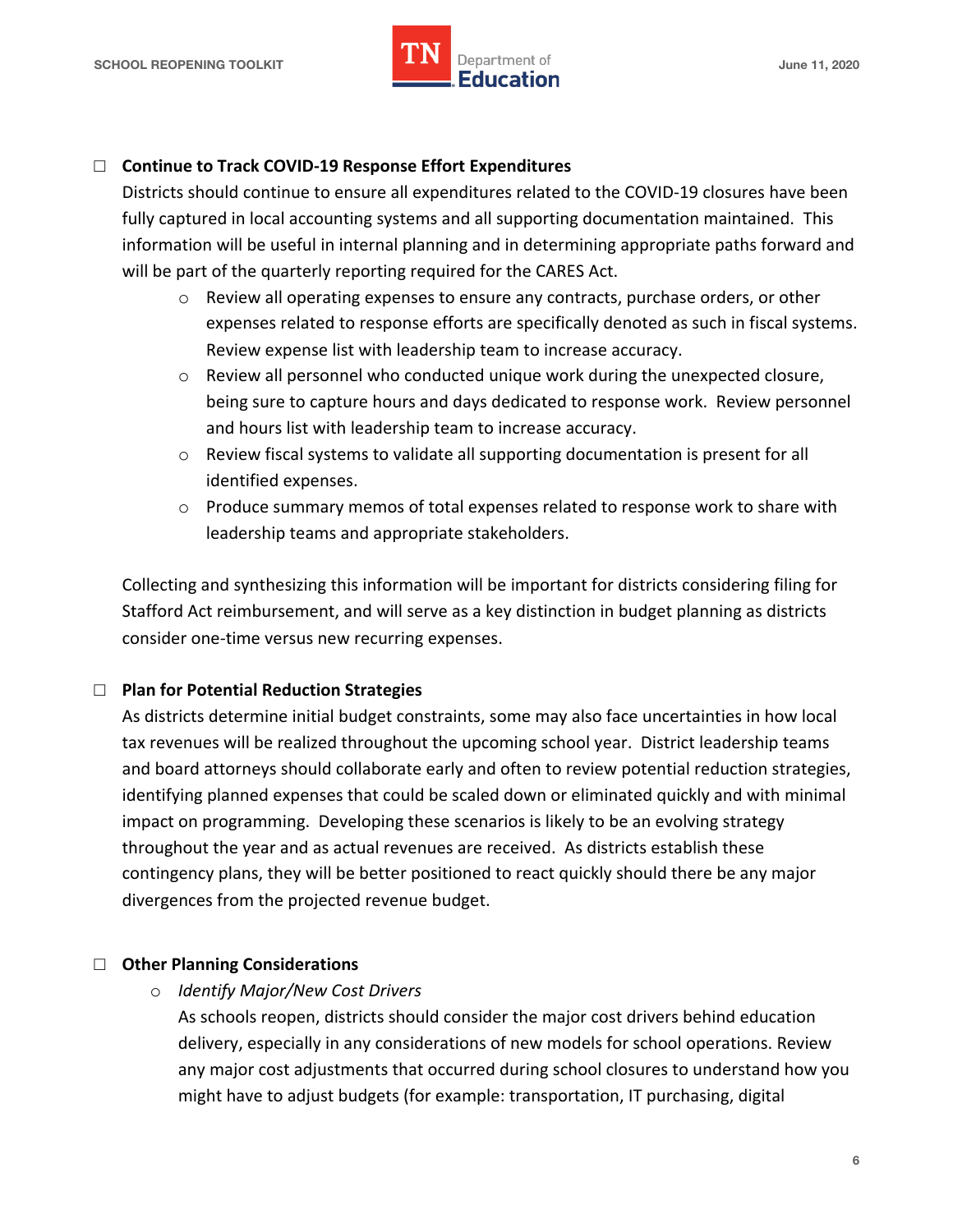

 curricula, nutrition). Savings in a budget line may indicate an opportunity to shift funds to a high-need area. Consider these cost drivers on both general purpose and federal funds to determine what might need to be reallocated.

## o *Monitor Local Impact*

 Finance leads continue to collaborate with county and city officials as applicable, to assist in evaluating the projected impact of the school closures on budgets, reserve funds, anticipated revenues, and other fiscal implications.

- o Track budget year-to-date expenditures and current status of reserve funds.
- $\circ$  On an ongoing basis, determine level of funding needed to continue operations through the end of the fiscal year.
- $\circ$  Continue to review and revise, as necessary, forecasts to ensure that ongoing and resumed operations can be supported.
- $\circ$  Continue to partner with county and city officials on any projections for local revenue estimates and to keep them informed of projected impact on district operations.